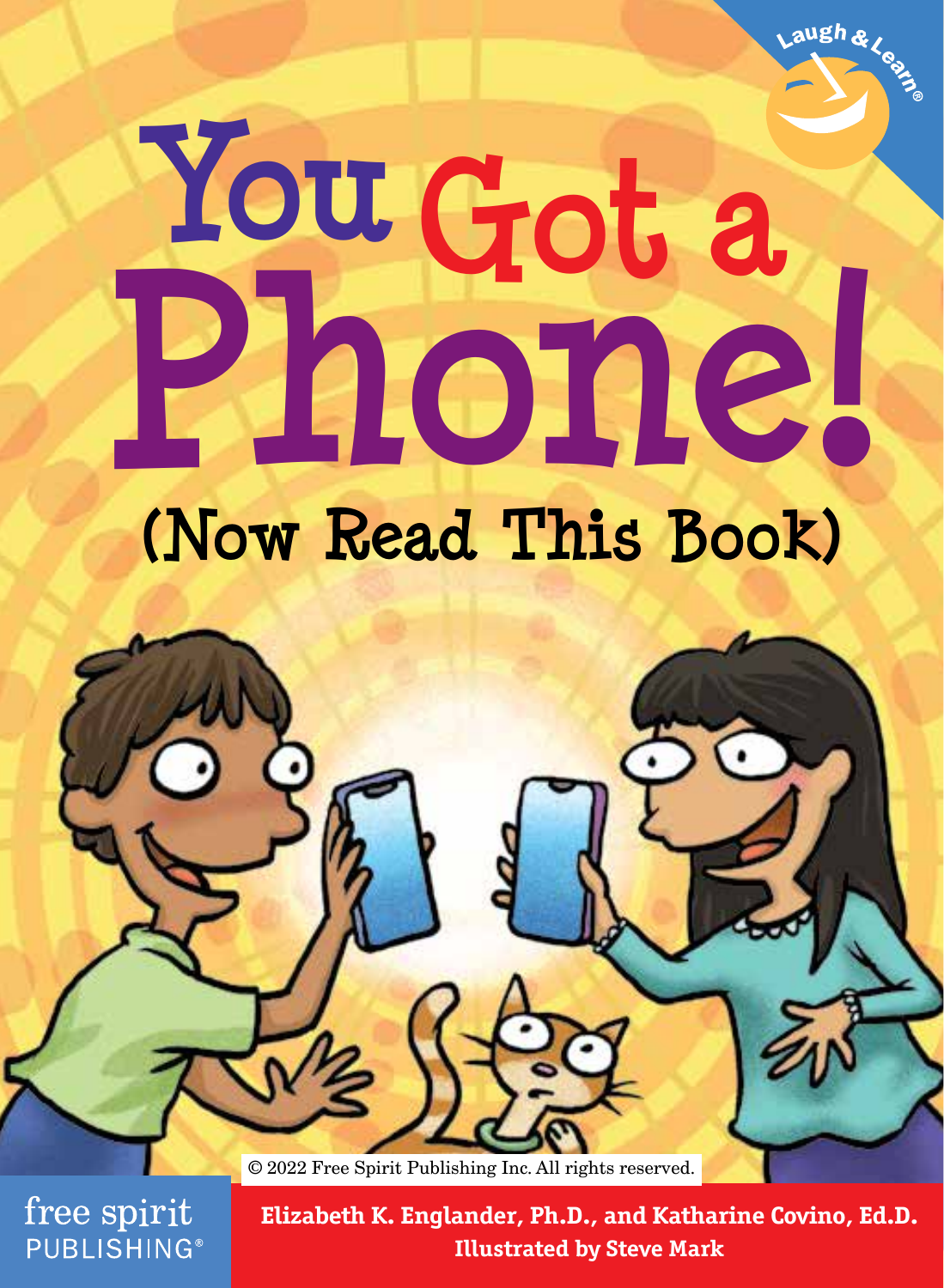# **Phone! (Now Read This Book) You Got a**

Elizabeth K. Englander, Ph.D., and Katharine Covino, Ed.D.

Illustrated by Steve Mark



© 2022 Free Spirit Publishing Inc. All rights reserved.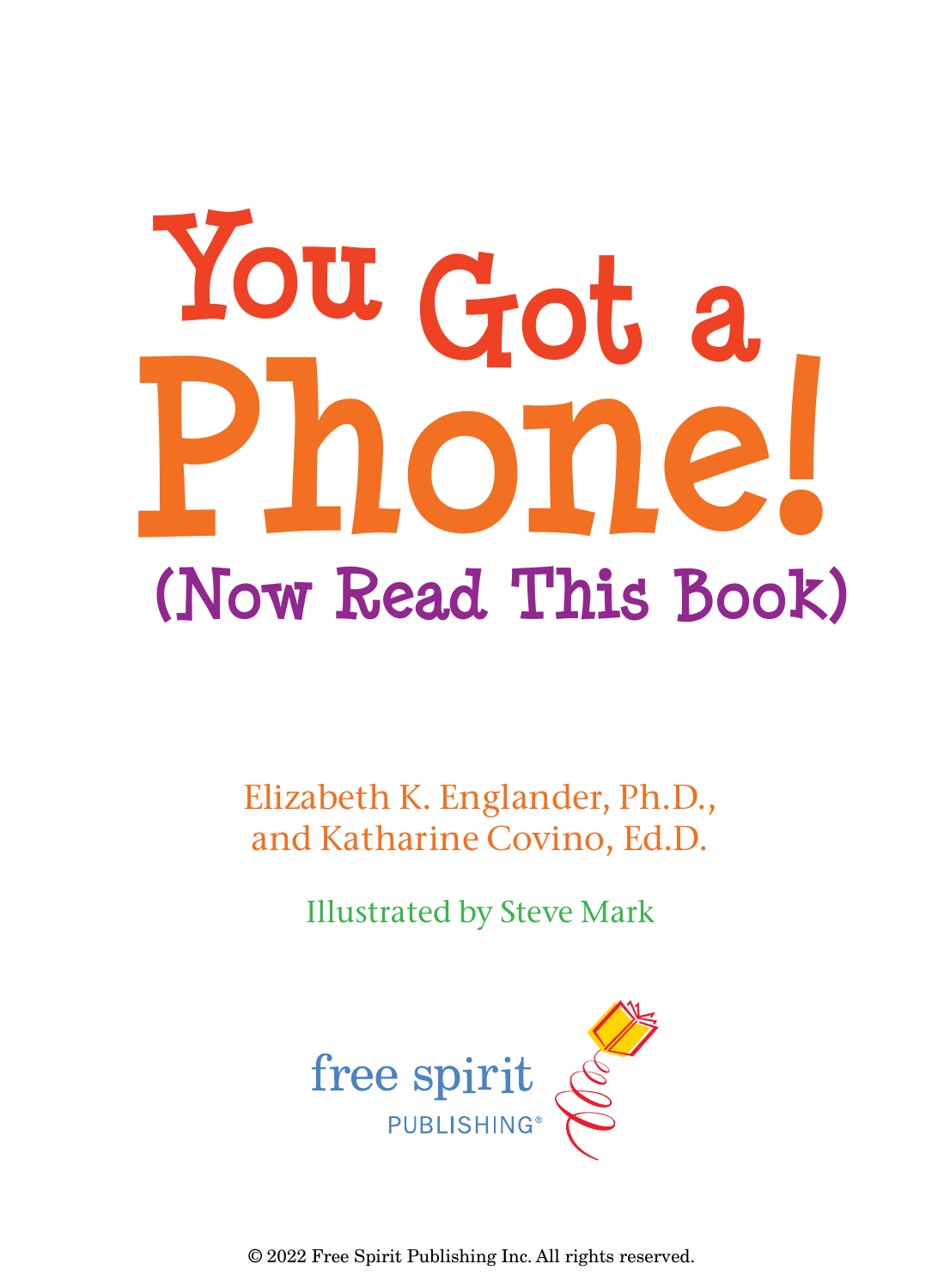Text copyright © 2022 by Elizabeth K. Englander and Katharine Covino Illustrations copyright © 2022 by Free Spirit Publishing Inc.

All rights reserved under International and Pan-American Copyright Conventions. Unless otherwise noted, no part of this book may be reproduced, stored in a retrieval system, or transmitted in any form or by any means, electronic, mechanical, photocopying, recording or otherwise, without express written permission of the publisher, except for brief quotations or critical reviews. For more information, go to freespirit.com/permissions.

Free Spirit, Free Spirit Publishing, and associated logos are trademarks and/or registered trademarks of Free Spirit Publishing Inc. A complete listing of our logos and trademarks is available at freespirit.com

#### Library of Congress Cataloging-in-Publication Data

Names: Englander, Elizabeth Kandel, author. | Covino, Katharine, author. | Mark, Steve, illustrator. Title: You got a phone! : (now read this book) / Elizabeth K. Englander, Ph.D. and Katharine Covino, Ed.D. ; illustrated by Steve Mark.

- Description: Minneapolis, MN : Free Spirit Publishing, Inc., [2022] | Series: Laugh & learn | Includes index. | Audience: Ages 8–13
- Identifiers: LCCN 2021039509 (print) | LCCN 2021039510 (ebook) | ISBN 9781631986406 (paperback) | ISBN 9781631986413 (pdf) | ISBN 9781631986420 (epub)
- Subjects: LCSH: Smartphones and children—Juvenile literature. | Smartphones—Psychological aspects—Juvenile literature. | Smartphones—Social aspects—Juvenile literature. | Children— Effect of technological innovations on—Juvenile literature.
- Classification: LCC HQ784.S54 E54 2022 (print) | LCC HQ784.S54 (ebook) | DDC 004.167083—dc23
- LC record available at https://lccn.loc.gov/2021039509
- LC ebook record available at https://lccn.loc.gov/2021039510

Free Spirit Publishing does not have control over or assume responsibility for author or thirdparty websites and their content. At the time of this book's publication, all facts and figures cited within are the most current available. All telephone numbers, addresses, and website URLs are accurate and active; all publications, organizations, websites, and other resources exist as described in this book; and all have been verified as of June 2021. If you find an error or believe that a resource listed here is not as described, please contact Free Spirit Publishing. Parents, teachers, and other adults: We strongly urge you to monitor children's use of the internet.

Reading Level Grade 5; Interest Level Ages 8–13; Fountas & Pinnell Guided Reading Level T

Edited by Eric Braun and Christine Zuchora-Walske Cover and interior design by Emily Dyer Illustrated by Steve Mark

10 9 8 7 6 5 4 3 2 1 Printed in China R18860222

#### Free Spirit Publishing Inc.

6325 Sandburg Road, Suite 100 Minneapolis, MN 55427-3674 (612) 338-2068 help4kids@freespirit.com freespirit.com

> Free Spirit offers competitive pricing. Contact edsales@freespirit.com for pricing information on multiple quantity purchases.

We dedicate this book to our six children, who helped teach us the pitfalls and joys of kids owning phones:

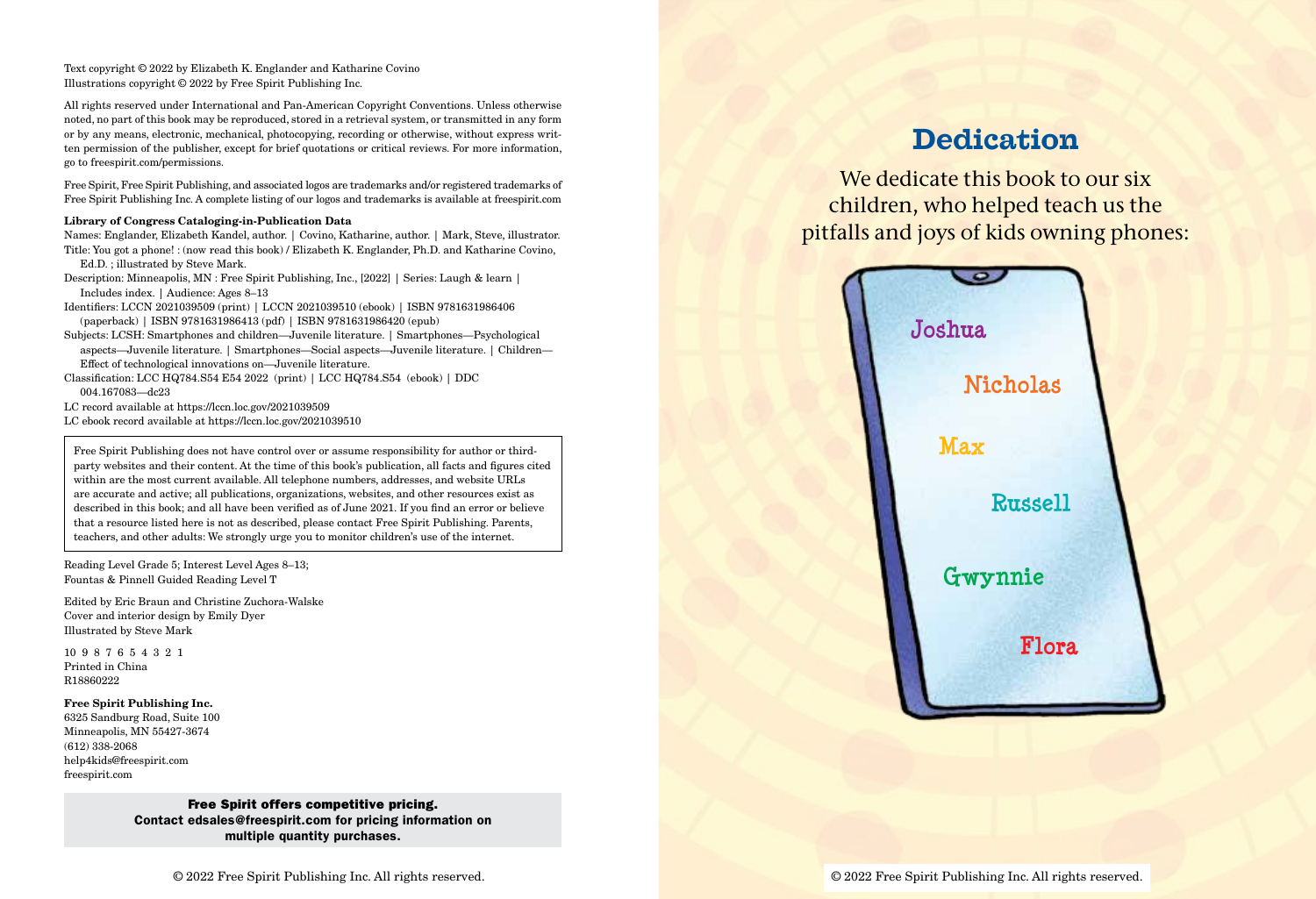# **Contents**



- **1. Your New Phone Is Totally Awesome: But It Comes with Buts . . . . . . . . . . . . . . . . . . . . . . . . 1**
- **2. Drama-rama: How to Avoid Muddled Misunderstandings and Messy Magnifications . . . . . . 13**
- **3. About That Last Rib-B-Que: Understanding Bullying, Cyberbullying, and Phone-y Meanness . . . . . . . . . . . . . . . . . . . . . . . 34**
- **4. New and Creative Ways to Freak Out Grown-ups: Posting and Sharing Photos Online . . . . . . . . . . 47**
- **5. Oh No, It's FOMO: When Your Phone Causes Stress or Anxiety . . . . . . . . . . . . . . . . . . . . . . 66**

| 6. | <b>Screaming Babies Aren't the</b>  |
|----|-------------------------------------|
|    | <b>Only Ones Who Need to Sleep:</b> |
|    | <b>Healthy Life Balance 87</b>      |
| 7. | <b>Kids Can Do AWESOME</b>          |
|    | <b>Things with Their Phones:</b>    |
|    | And So Can You!108                  |
|    | Resources118                        |
|    |                                     |
|    | <b>About the Authors</b>            |

**and Illustrator . . . . . . . . . . . . . . . . . . . . .121**



. . . . . . . . . . . . . . .

© 2022 Free Spirit Publishing Inc. All rights reserved. © 2022 Free Spirit Publishing Inc. All rights reserved.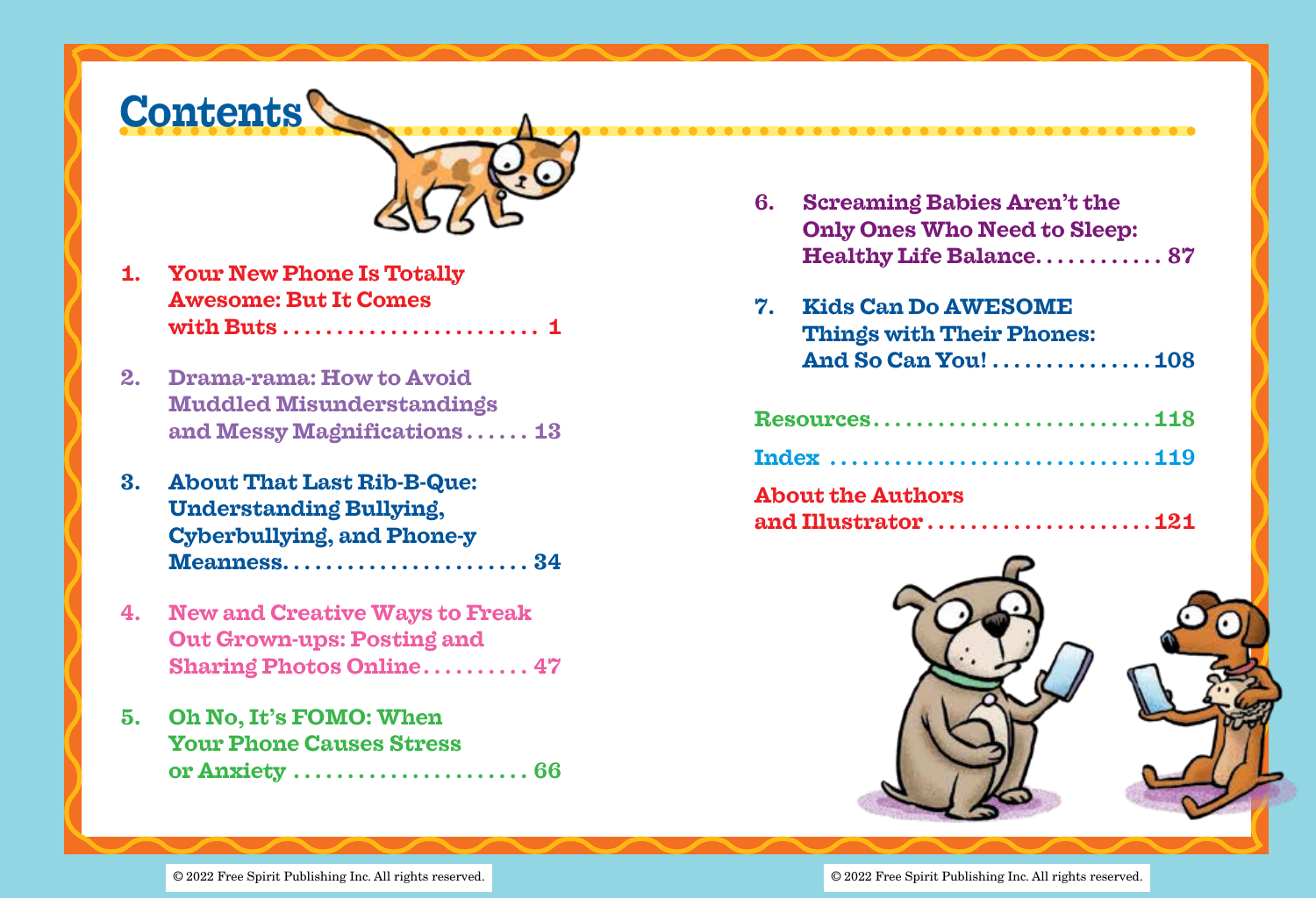



Sometimes it's great to be last. The last person to be kidnapped by aliens! The last person to be eaten by zombies!

But other times it stinks to be last—literally. Have you ever been last in line at camp to use the bathroom? Remember that smell? Not so delightful.

And maybe you felt like you were the last person on Earth to get your own phone. Maybe you thought all that waiting really stunk. Well, you're not waiting anymore. That's because . . .

# **You finally got a phone!**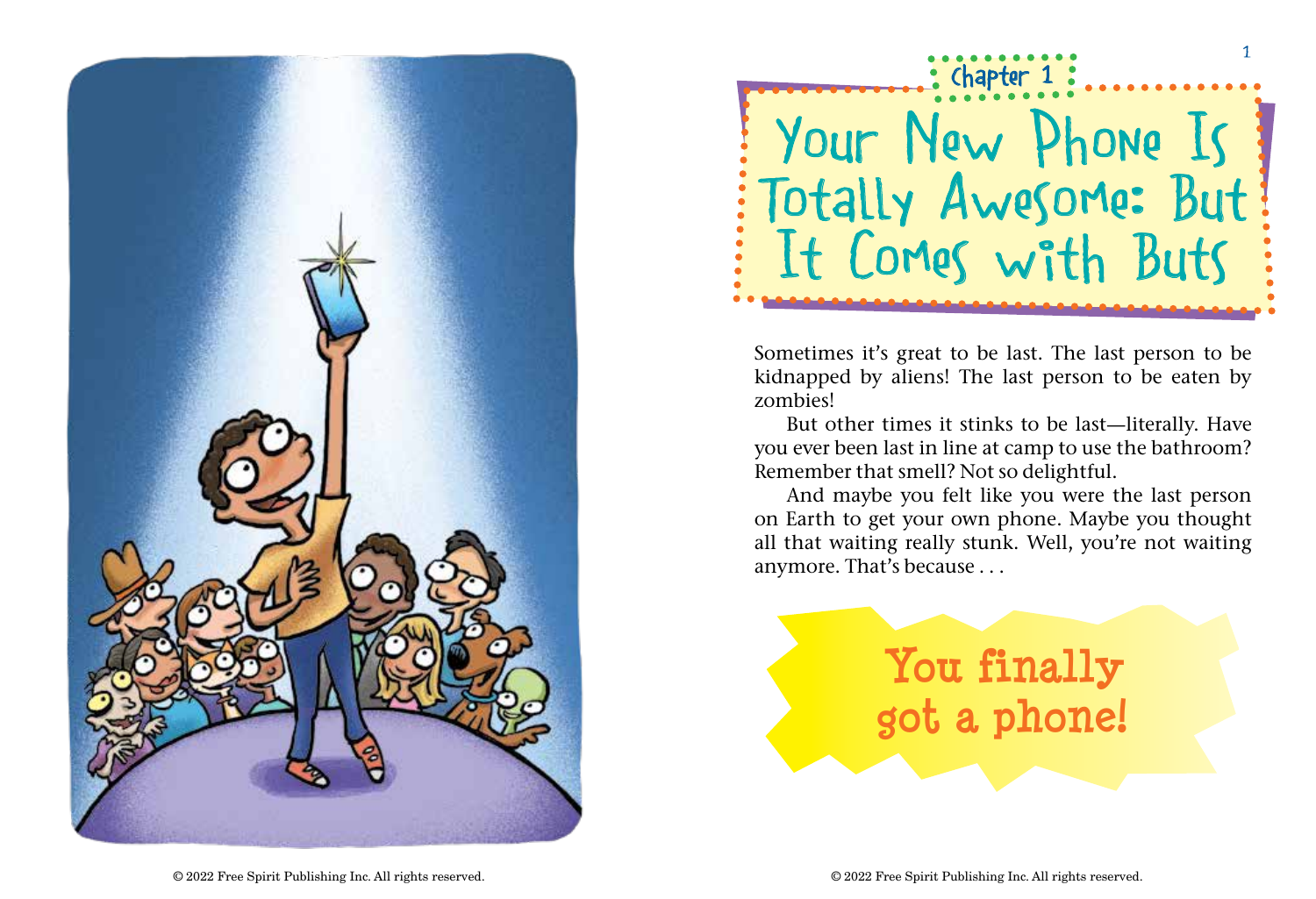Now you can text your friends! You can chat in apps, record music videos, and play games! You can grow your list of followers! You can watch videos about three-toed sloths and impress your friends with your amazing new knowledge!



You can take RI-DIC-U-LOUS pictures and send them. A picture of your dog wearing a tutu and barrettes. A picture of your sister sleeping in the car with drool running down her chin. A picture of you and your friends (and your cat) using all kinds of Insta-filters. You can listen to music, follow your favorite athletes, research nuclear submarines, learn how to fix your bike, and lots more. The world is literally at your fingertips.

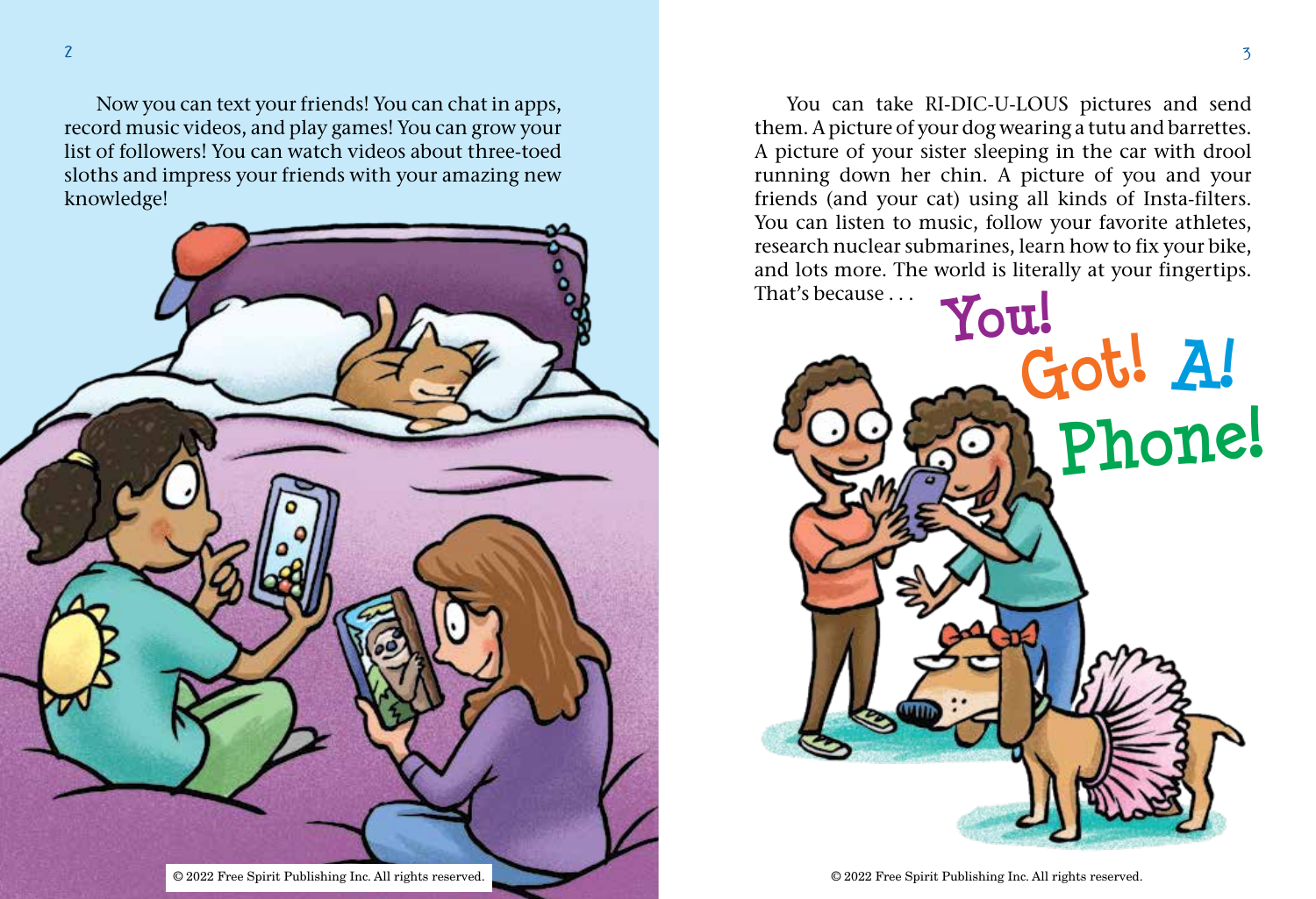## **Big BUTs**

Even if you didn't wait long or you didn't feel like you were last, it's still pretty exciting. However, when it comes to phones, that excitement comes with a few buts—*big buts*.





### **Your new phone is super fun, BUT . . .**

Some kids find that their phone can suck all their time and attention, kind of like a super-sucky digital black hole. Their phones are so intensely interesting that these kids have a hard time keeping up with other things like chores, homework, playing with pets, and hanging out with friends and family.



### **Your phone is really convenient, BUT . . .**

Sometimes it can cause problems. Friends can misunderstand each other or get mad about something that probably wouldn't be

a big deal in person. Sometimes it seems like the wrong emoji can start the next world war.



#### **Your phone is an incredibly creative tool, BUT . . .**

It can be easy to make mistakes that end up hurting someone else—or yourself. Sometimes you share a photo you shouldn't have, or you say something you later regret.



You pay for that usefulness by giving up some of your privacy. This can be a big deal, so it's smart to learn something about it.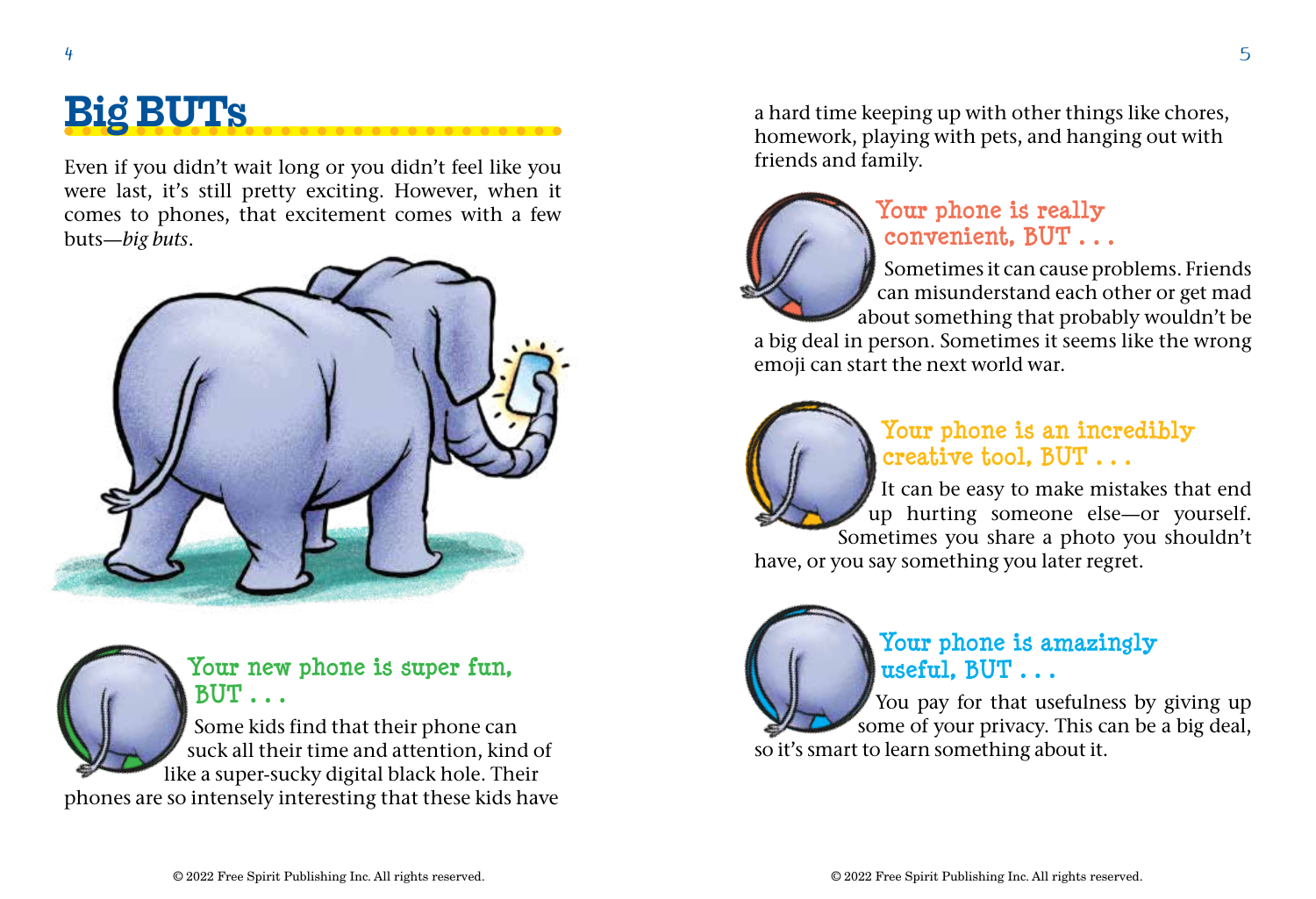It turns out that getting a phone is like getting a bike: It's something you have to learn to use.

What's that you say? You're shocked? You've been using phones, tablets, computers, and other devices forever. What's there to learn about?

Well, learning helps you avoid problems and stay out of trouble. Learning can also help you get the most out of your phone, so you can truly enjoy its awesome powers. That's what this book is all about. And lucky for you, learning does not have to be boring. If you've ever watched a grown-up learn to snowboard, you know it can be *hilarious.*

## **FASCINATING FACT**

Did you know your phone is a more powerful computer than the Apollo computer that first put people on the moon way back in 1969? In fact, it has about 100,000 times the processing power all in the palm of your hand.

Okay, so chances are you won't be helping people land on the moon. But you probably will be doing some pretty critical communication. Maybe something like Jane and Jamal here.



The chapters of this book are all designed to help you learn to be in control of your phone, not the other way around.

Also, there's some weird stuff about flying pie . . . you'll see.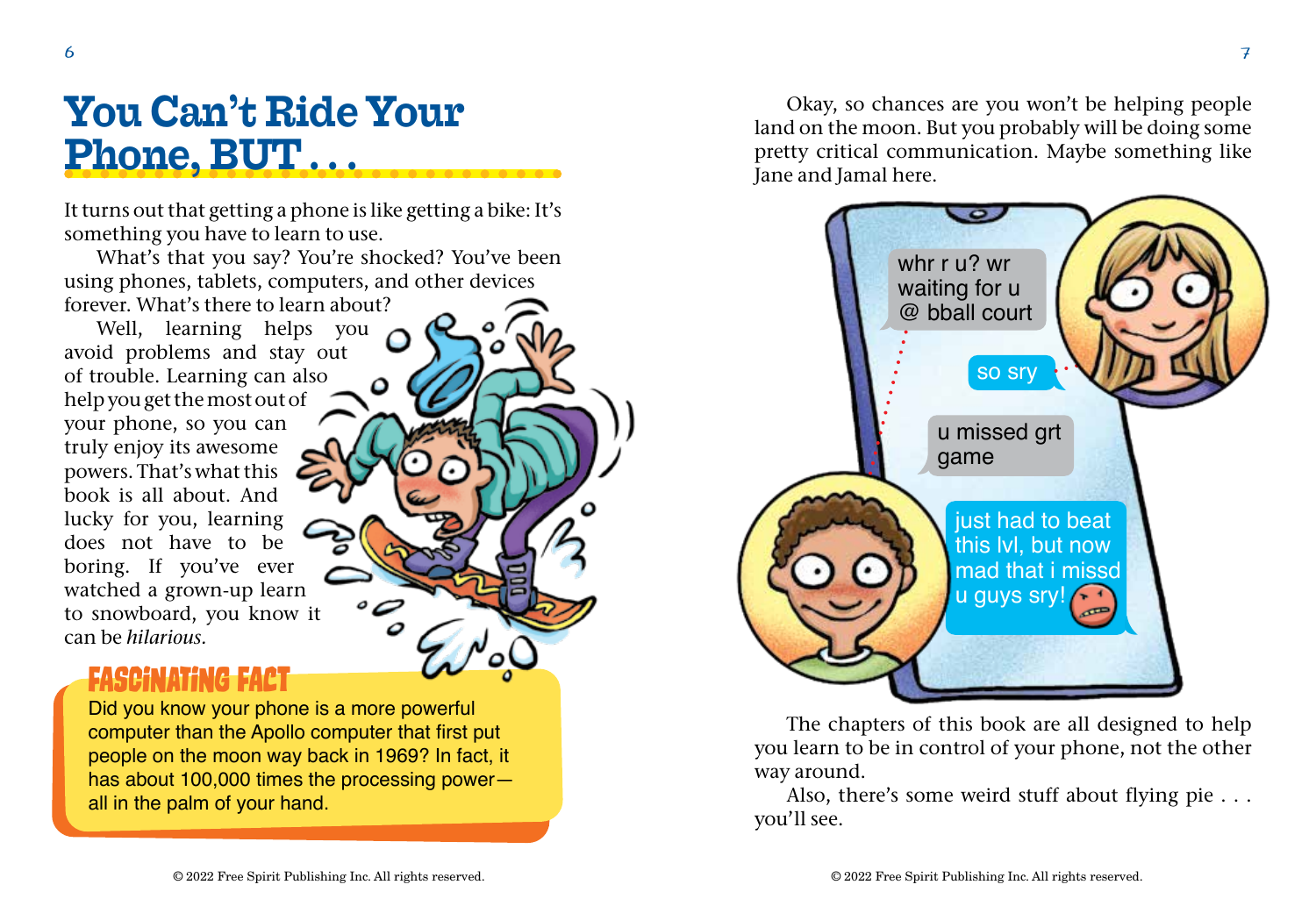$\bigstar$ 

# **Rules and Phone Phreedom**

Your parent  $\star$ , or whoever gave you your phone, might have talked to you about the rules for using it. Maybe you signed a contract or agreement promising to follow those rules. Rules can be tough, like overcooked chicken. But having the DOs and DON'Ts laid out can be really helpful. That way you know what's okay and what's not. You know when you can use your phone, and for how long. You stay out of trouble and keep your freedom your Phone Phreedom, that is.

When you see *parent* or *parents* in this book,<br>think of the person or people who take care think of the person or people who take care of you. That might be a mom, a dad, a foster parent or stepparent, a grandparent, another family adult, or someone else. Think of the person who is the most responsible for you and who probably gave you that fancy phone.

If your parent hasn't talked to you about this yet, the next page has six guidelines you can follow on your own. Consider them the basic rules for phone behavior. Following these can (a) help keep you safe online with a healthy life balance; (b) keep your parents cool, calm, and collected; and (c) ensure that you get to keep using your awesome new phone.